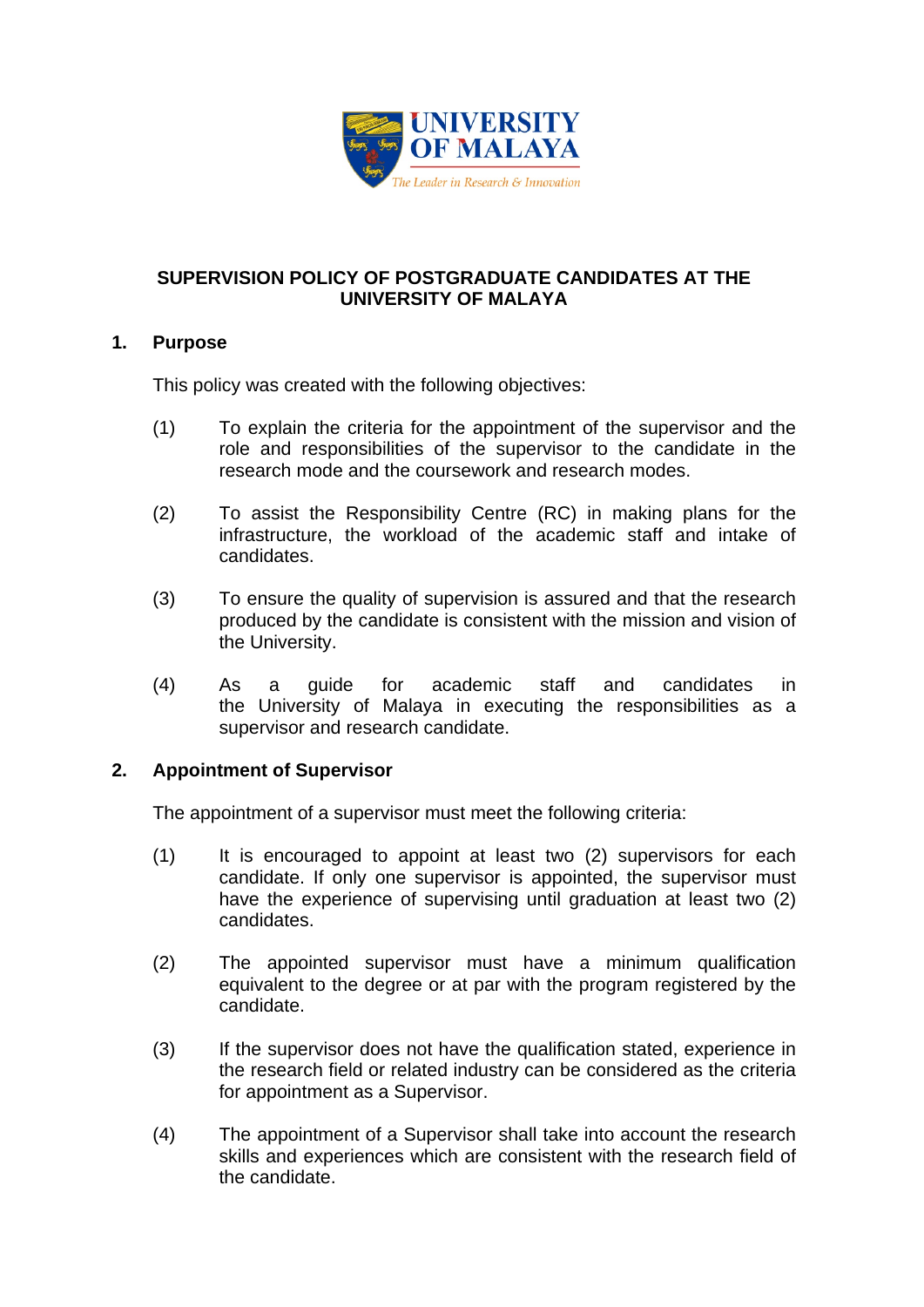- (5) Supervisors suggested by prospective candidates, are given priority to supervise, except in cases where the RC feels that other supervisors are more qualified to supervise.
- (6) Academic staff on sabbatical leave may be allowed to supervise until the end of the leave, provided the leave does not affect the candidate's supervision. However, based on some specific reasons, the Supervisor may apply to not supervise the candidate while on leave and the decision is based on the discretion of the relevant RC.
- (7) For academic staff who will be coming to the end of their services, the RC should ensure that a replacement supervisor is appointed at least six (6) months prior to the end of the service date of the initial supervisor so that both of them can co-supervise without affecting the progress of the candidate's research.
- (8) For academic staff have left the service in University of Malaya but is still doing academic work elsewhere, they may be appointed as cosupervisor and the number of candidates supervised shall be limited to five (5) persons, where the candidates must be in their final stage of their studies.
- (9) Appointment of an external party (either academic or non-academic) as co-supervisors can be considered if the external party is able provide research facilities and the expertise which will in turn assist the candidates in their research.
- (10) Academic staff should attend training programs in supervision or enhancement courses prescribed by the University of Malaya.
- (11) If the RC would like to appoint a supervisor who is not in compliance with all the criteria of appointment specified in the policy, the RC shall submit a letter of application together with a strong justification to the Dean of Graduate Studies Institute of Graduate Studies for consideration and approval.
- (12) Appointment of supervisors shall be managed by the RC in compliance with all the criteria specified in this policy. Appointment made shall take into account the space, resources and expertise to support and assist candidates, with their research.
- (13) If the appointment of a new supervisor is required for some reason, the appointment shall be made according to merit and this case is considered as a special case. This case cannot be referred to and be an example or a precedent for a case to come.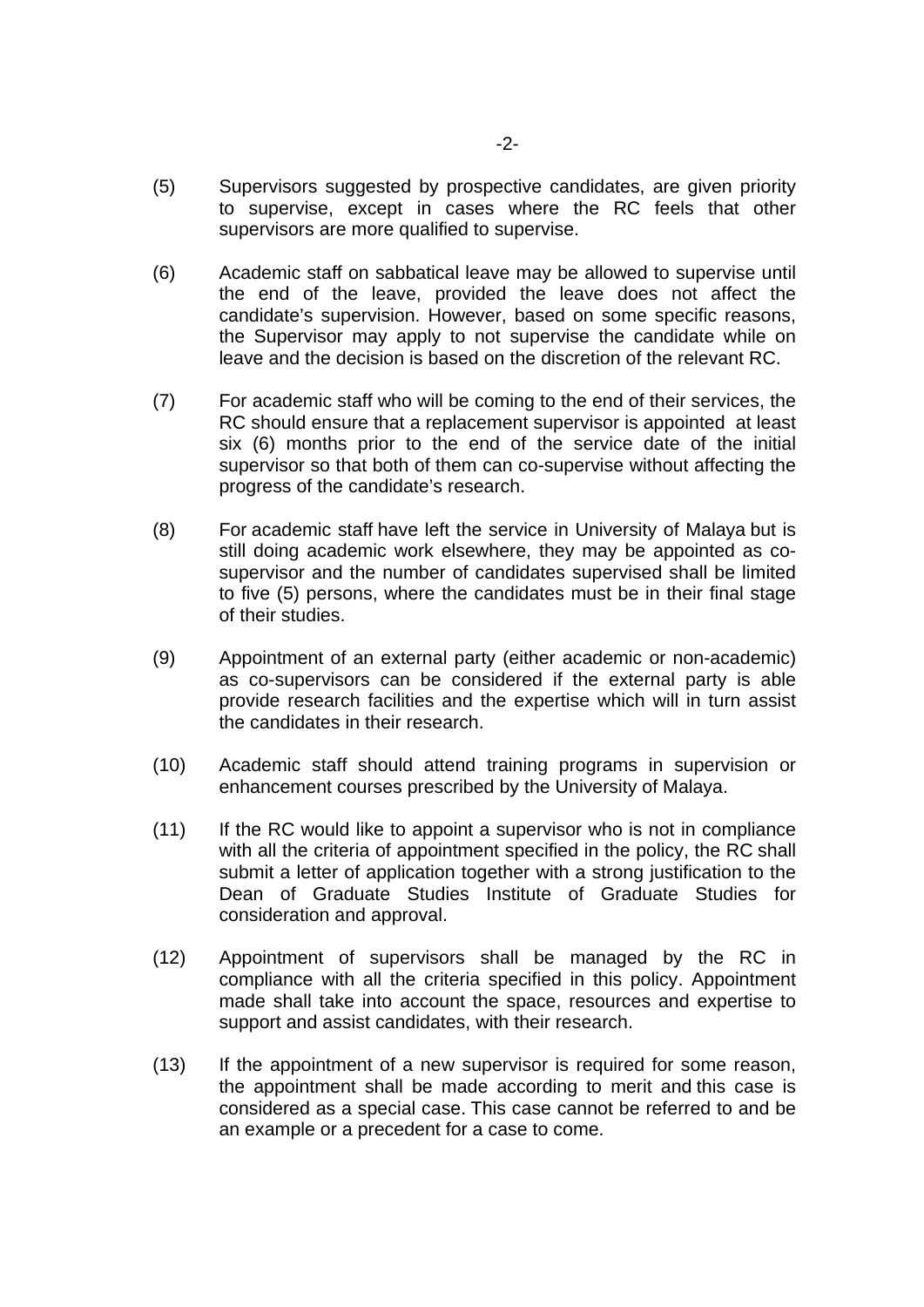(14) In the event of problems of supervision between supervisor and candidate, the RC should address this problem. If the problem cannot be resolved, the matter may be submitted to the Dean, Institute of Graduate Studies for further action.

## **3. Ratio between Supervisor and Candidate**

 (1) The maximum ratio for candidates to obtain quality supervision are as follows: -

> Research Fellow 1:3 Lecturer 1:5 Senior Lecturer 1:7 Associate Professor 1:10 Jusa C Professor 1:15 Jusa B Professor 1:20 Jusa A Professor 1:25

- (2) RC may approve a higher maximum number of candidates provided that supervisor has shown excellent supervision performance.
- (3) RC can also set a different maximum number of students from above to meet the requirements of relevant professional bodies.
- (4) In calculating the supervisory workload, three (3) candidates of the mixed-mode is equal to two (2) candidates of the research mode.

### **4. Change of Supervisor**

Change of supervisor can be implemented as follows:

- (1) If there is strong justification and excuse, the candidate may apply to change the supervisor, not more than once during the period of candidature.
- (2) If there is a supervisor who did not perform the supervisory duties satisfactorily, the Dean of the RC may appoint any other qualified academic staff to replace the said supervisor.

### **5. Family Links**

- (1) Supervisors appointed shall not have a close family link to the candidate.
- (2) Both the appointed supervisors also must not have any family relationship with each other.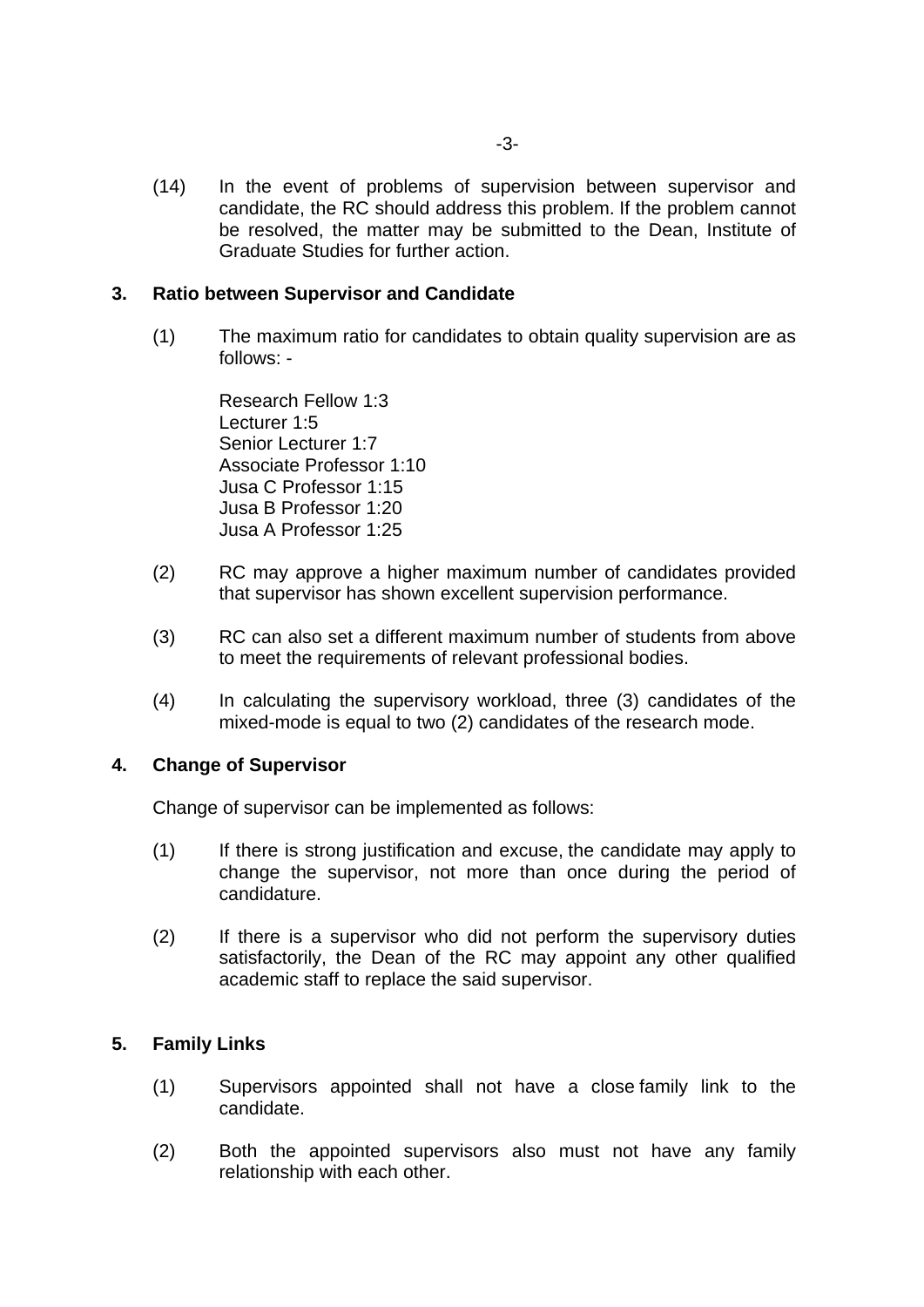## **6. Role and Responsibilities of the Supervisor**

 The appointed supervisor shall exercise his/her role and responsibilities as set out in Appendix A.

# **7. Role and Responsibilities of the Candidate**

 The candidate shall also be responsible for the candidature and research throughout their status as a student in the University of Malaya as set out in Appendix B.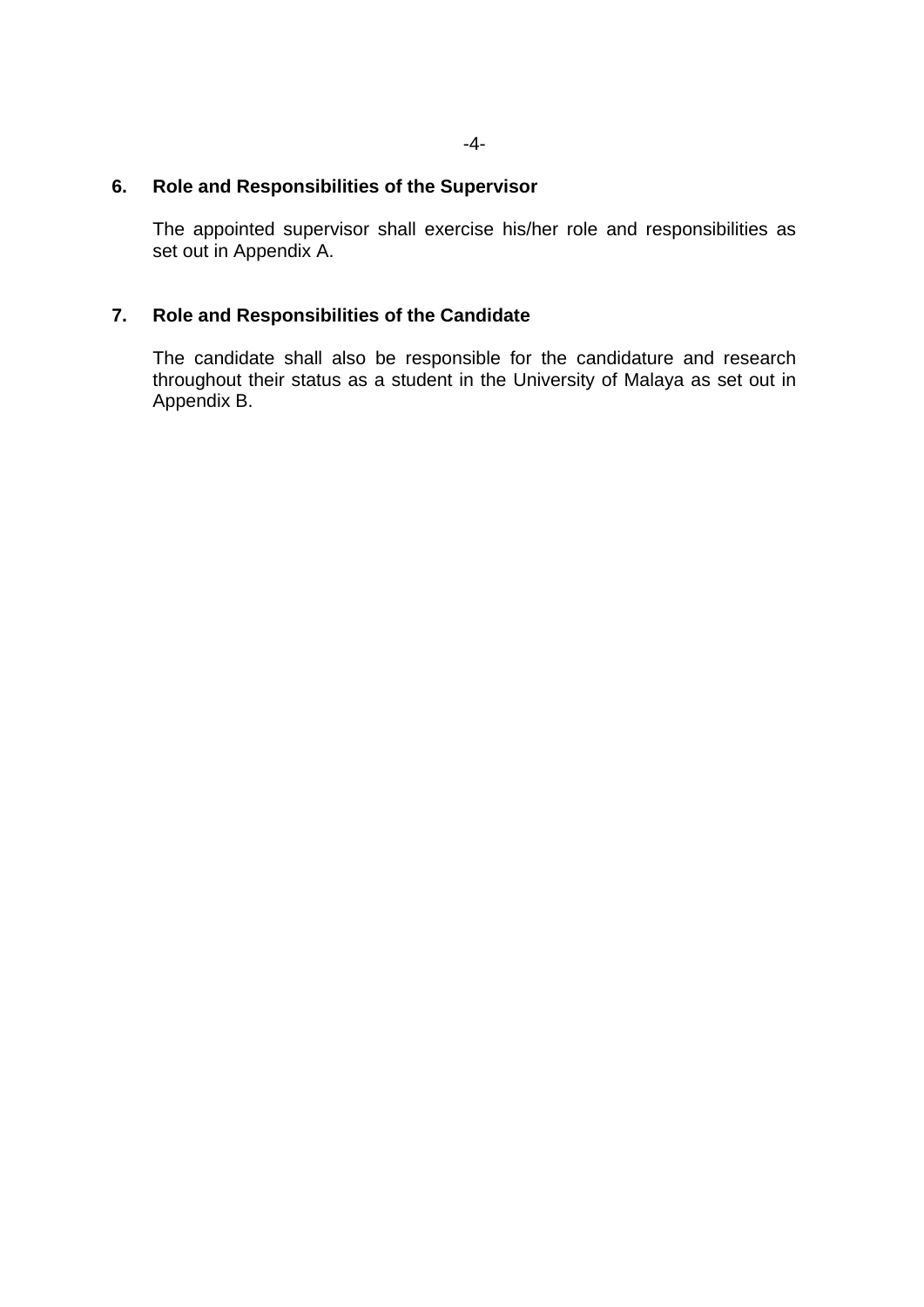### **ROLE AND RESPONSIBILITIES OF THE SUPERVISOR**

- 1. Before starting, the supervisor to the candidate will need to know the latest university rules and regulations relating to higher degree programs.
- 2. Supervisors should have adequate knowledge, enhanced theoretical and conceptual framework, and is up to date in the field of research of the candidate.
- 3. Supervisors should be knowledgeable about the work schedule provided for the completion of a research project so that it complies with the provisions of certain degrees. This is to ensure the smooth running of the candidate's research project.
- 4. Supervisors are responsible for providing relevant and adequate guidance and academic support to students during the supervision period to enable the candidate to carry out excellent research and writing. This responsibility includes guiding the careful planning of the research, the background and library research, the need to attend courses to complete the research, including scientific methods. Awareness about the impact of fraud and plagiarism should be informed to the candidate.
- 5. Supervisors should interact with the candidate at least two (2) times per month in the first semester and once (1) a month for the next semester. For the first meeting, the supervisor and the candidate must talk face to face, while, the next meeting may be conducted via other methods such as online.
- 6. Supervisors are responsible to ensure that candidates could communicate with relevant experts should the research area requires so. In certain cases, an additional supervisor or consultant may be appointed.
- 7. Each supervisor should be appointed to the candidates should know their responsibilities respectively and explained to the candidates on the aspects that will be monitored. In the event that two (2) supervisors were appointed for each candidate, the effective working relationship between all parties needs to be maintained together.
- 8. Supervisors need to help candidates in the preparation with regards to the presentation at conferences, seminars, meetings and workshops.
- 9. Supervisors are encouraged to record every meeting and discussion with the candidate about the study and research of the candidate by providing and updating the file on record of achievement and progress of research projects for each candidate.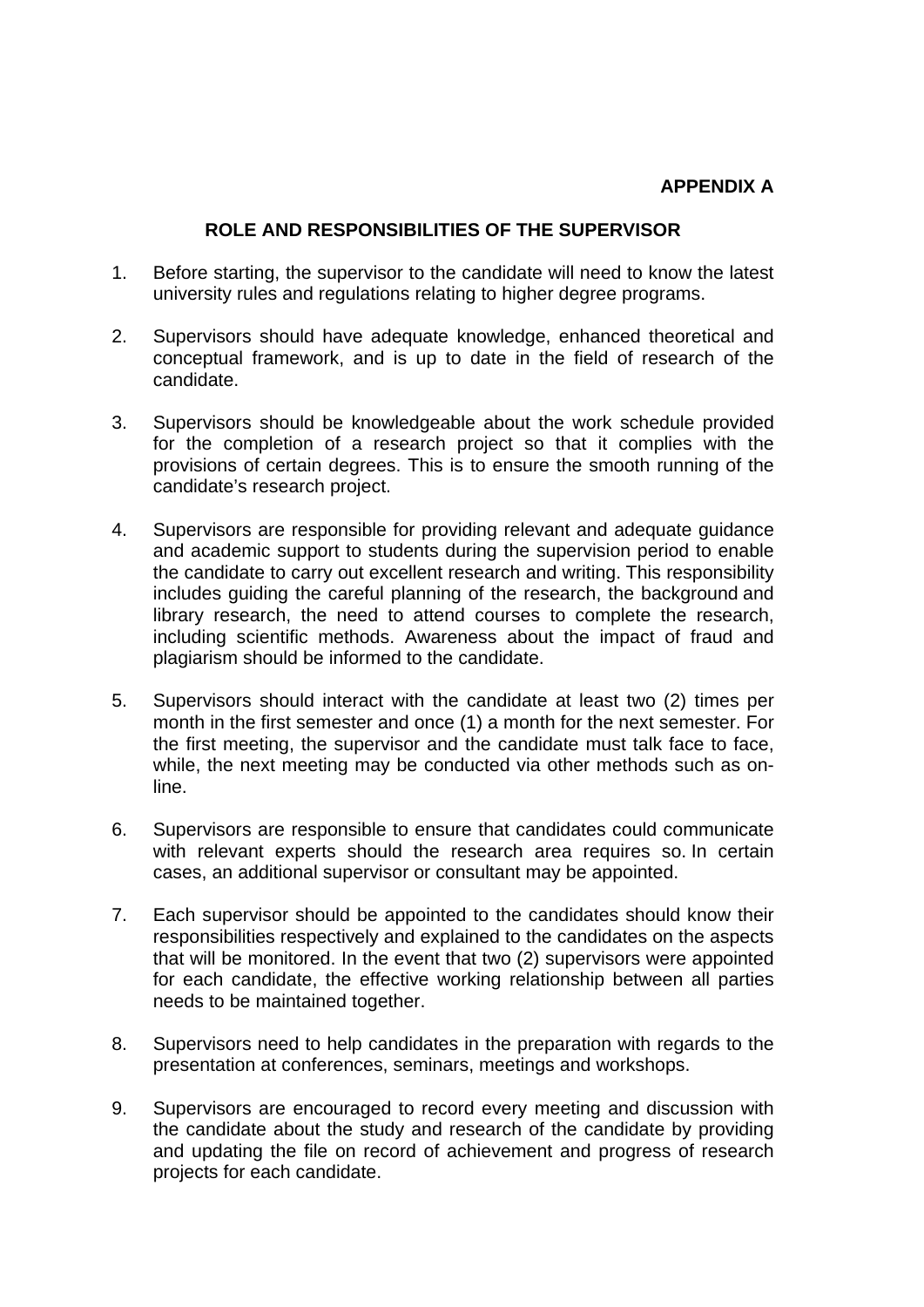- 10. Supervisors should evaluate the progress of the candidates by getting a written report and monitor the performance in a relative manner according to the quality set for a certain degree. Candidates should be informed if the quality of her work did not reach the required standard. If progress of the candidates is not satisfactory, the supervisor must take action to help the candidates improve their performance. Progress report for each semester for each candidate must be submitted by the supervisor to the Academic / Faculty / Institute / Centre as scheduled.
- 11. Supervisors should help candidates in academic writing, presentations in conferences and submitted for publication. For all the academic papers submitted for publication, written jointly by the supervisor and candidate, both have to agree to publish them together.
- 12. Supervisors need to help manage and secure any funds (example: Vote PPP, UMRG etc.) for research projects.
- 13. Supervisors must ensure work safety rules are followed during the research and are carried out in accordance with health and safety ethics policy specified by the University.
- 14. Supervisors should provide constructive and critical comments on the candidate's drafts of the thesis within a reasonable time and advise the candidate regarding the format of the thesis as specified by the University.
- 15. Supervisors should suggest and advise the Post Graduate Office of the RC in the process of nomination and evaluation of expertise of internal and external examiner. The supervisors also need to ensure that there are no delays in the process.

### **The Role of Supervisor in the Board of Examiners**

- 1. The role of supervisor in the Board of Examiners is as the advisor. The supervisor is not involved in any discussions relating to the results of work submitted by the candidate. The supervisor does not function as an examiner.
- 2. The supervisor's attendance in the Board of Examiners shall be by invitation only.
- 3. Supervisors are expected to provide supervision reports in the required format within a specified time to the Post Graduate Office for the Board of Examiners meeting.
- 4. The supervisor should also help the candidates on the corrections to be done based on the comments raised by the Board of Examiners and continue to oversee the candidate in cases where the thesis is referred back for further study.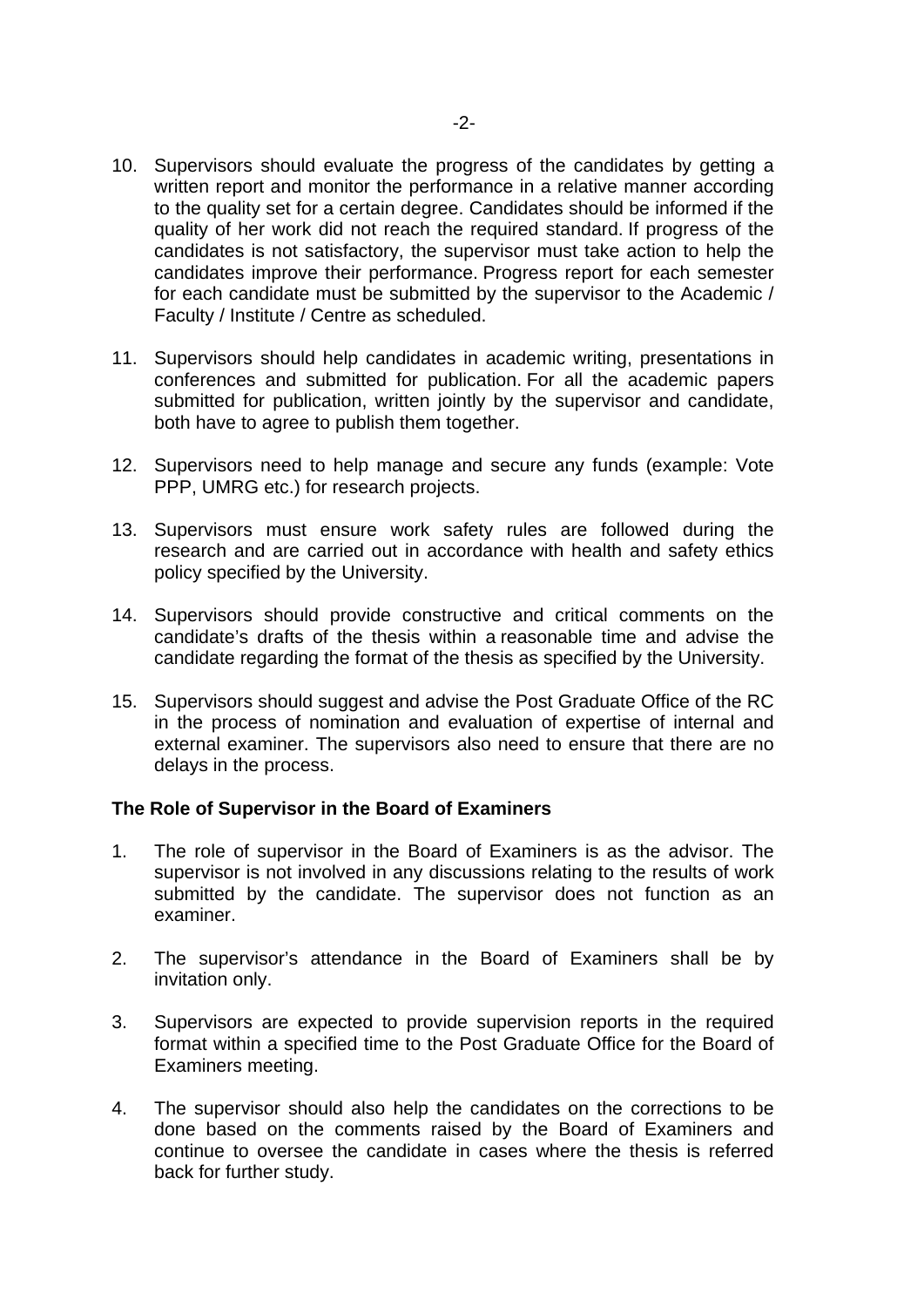## **ROLE AND RESPONSIBILITIES OF THE CANDIDATE**

1. Candidates should understand and fulfil all of the conditions contained in the letter of offer, rules and regulations applicable to the program.

Examples are as follows:

- (A) Book of the University of Malaya (Master's Degree) Regulations 2010 and the University of Malaya (Master's Degree) 2010;
- (B) Book of the University of Malaya (Degree of Doctor of Philosophy) 2007 and Regulations of the University of Malaya (Degree of doctor of Philosophy 2007);
- (C) Program handbook, and
- (D) Postgraduate Handbook.
- 2. Candidates should interact with the supervisor at least two (2) times per month in the first semester and once (1) a month the next semester. For the first meeting, the candidate and supervisor should talk face to face, while, the next meeting can be conducted via other methods such as online.
- 3. Candidates shall record meetings and discussions on their research each time they meet with the supervisor.
- 4. Candidates should have a good working relationship with the supervisor.
- 5. Candidates must plan the project schedule and comply with the maximum period of study.
- 6. Candidates should discuss and agree with the supervisor on consultation times.
- 7. Candidates must submit progress as specified without falsifying the research outcome and is free of plagiarism.
- 8. Candidates must notify their supervisor of any problems that may interfere with the research.
- 9. Candidates shall engage in academic activities organized by the department or the RC.
- 10. Candidates must plan and ensure sufficient time to do the research and write the thesis.